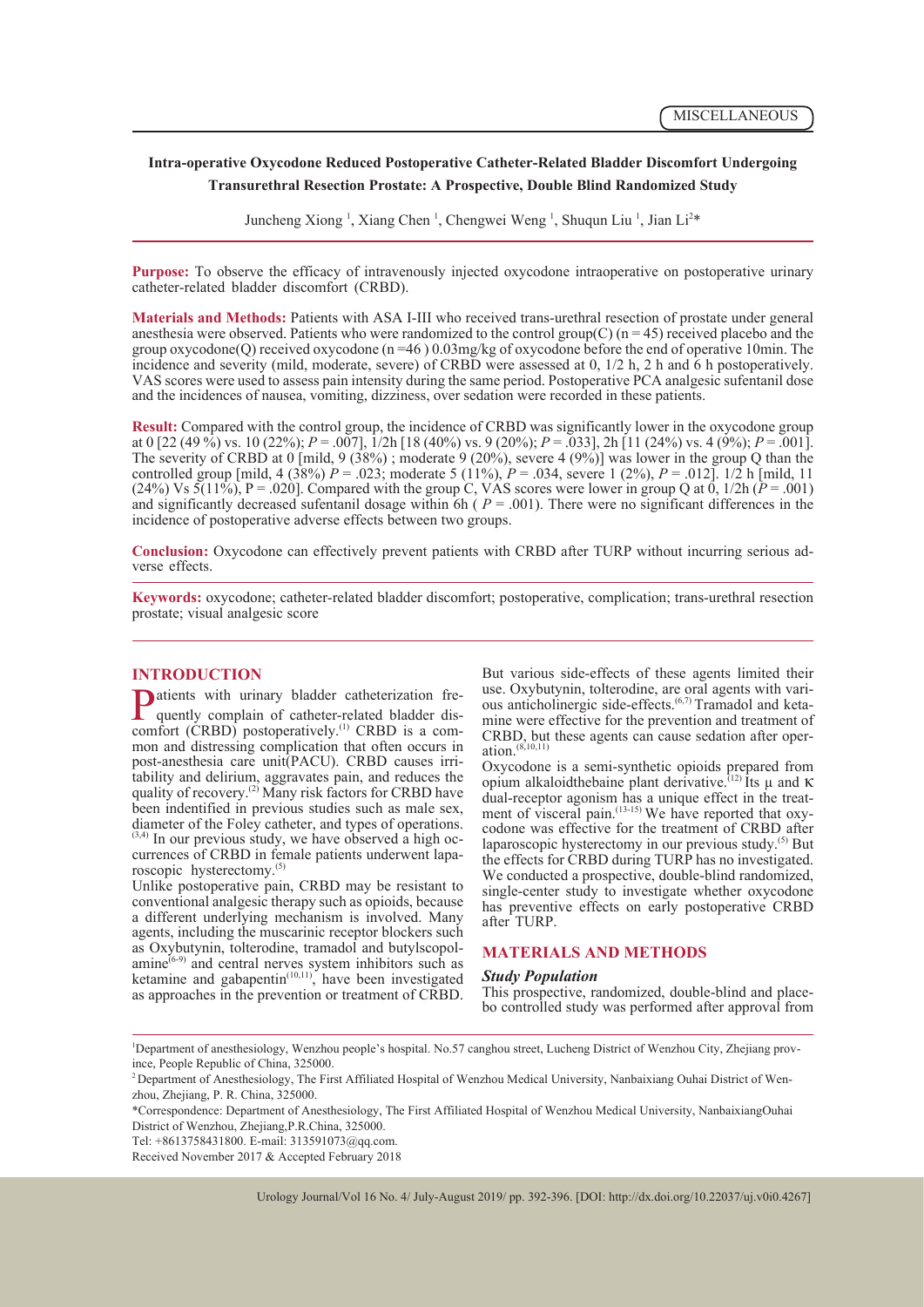

**Figure1.** Patient flow diagram

ethic committee of Wenzhou people's hospital, number: tered at CHICTR.ORG.CN (ChiCTR-IPR-16008814).<br>During preoperative visit, all patients provided informed consents and were educated about the symp-<br>toms of CRBD (characterized as a burning sensation with an urge to void or as discomfort in the suprapubic area).

#### *Inclusion and exclusion criteria*

Patients with an ASA physical status I to III, who were scheduled to transurethral resection prostate, were included. Patients were excluded if they had a history of severity heart disease, lung disease, psychiatric disease, chronic pain or long-term administration of analgesics.

### *Procedures*

Patients were randomly assigned to one of two groups (control(C) or oxycodone(Q)) with the help of a com-<br>puter generated random number table. The assignments<br>were concealed in opaque envelopes and opened immediately before induction by a nurse who was blinded to this study and was responsible for preparing the study drugs. All medications were administered in identical 2 mL syringes.

ing consisted of ECG, non-invasive arterial pressure (NIBP), and pulse oximetry (SpO2). Anesthesia was induced with 0.05 mgkg midazolam, 4μg/kg fentanyl, operative maintenance anesthesia relied on intravenous anesthesia; remifentanil infusion were maintained 0.2  $\mu$ g/kg/min; intraoperative propofol infusion rate was adjusted to maintain BIS value within 40-60; rocuronium was intermittently injected. 10min before the end of operative, the group controlled received same volume normal saline, whereas the oxycodone group received intravenous inject oxycodone 0.03mgkg-1(product batch number: AW259, Mundipharma, Britain). 22/24 Foley urinary catheter was inserted and 5 mL sterile normal saline was injected into the balloon at the end of operation. After the surgery, 0.5 mg atropine and 1 ual muscle relaxation. These patients were transferred to PACU after the endotracheal catheter was removed.<br>PCIA analgesia was postoperatively applied. The analgesic was 100 μg sufentanil added to 100ml normal saline, the background infusion was 1 mL per hour, the predetermined time was 8 min and the volume of each press was 2 mL.

All patients had no premedication, standard monitor-

**Table1.** Characteristics of patients, anesthesia and surgery.

| А                                           | Con group       | Oxy group       | P value |
|---------------------------------------------|-----------------|-----------------|---------|
| Age(yr)                                     | $71 \pm 8$      | $74 \pm 9$      | .577    |
| BMI $(kg/m2)$                               | $24 \pm 6$      | $26 \pm 5$      | .087    |
| ASA class $(I~\text{-}II/III)$              | 32/14           | 34/11           | .522    |
| Urinary catheter size (F22/F24)             | 26/20           | 28/17           | .580    |
| Duration of anesthesia (min)                | $118 \pm 25$    | $123 \pm 32$    | .409    |
| Duration of surgery (min)                   | $101 \pm 24$    | $105 \pm 18$    | .372    |
| Time to extubation (min)                    | $7.1 \pm 1.6$   | $7.7 \pm 2.2$   | .140    |
| Intraoperative remifentanil resumption (mg) | $1.84 \pm 0.25$ | $1.79 \pm 0.32$ | .409    |
| Intraoperative propofol resumption (mg)     | $697 \pm 185$   | $731 \pm 223$   | .431    |

a Data are presented as mean ± SD or number (percent)

**Abbreviations:** BMI, Body Mass Index;ASA, American society of anesthetists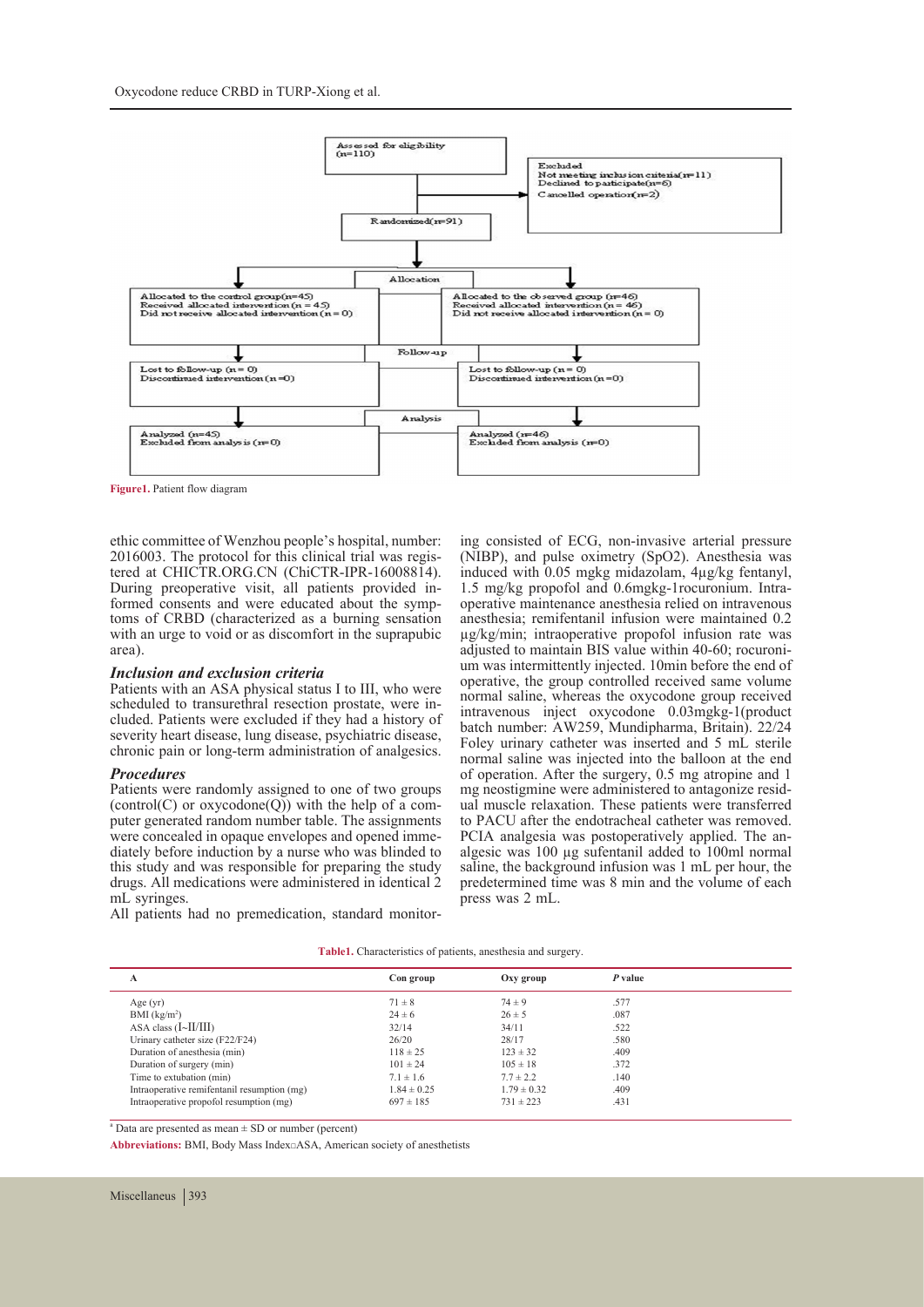| А                          | Group<br><b>Group Oxycodone</b> |                                 |                 |                 | Group control   |     |                                 |                 |
|----------------------------|---------------------------------|---------------------------------|-----------------|-----------------|-----------------|-----|---------------------------------|-----------------|
| Time (h)                   | $\Omega$                        | 1/2                             |                 | 6               | $\mathbf{0}$    | 1/2 |                                 | 6               |
| <b>CRBD</b>                | 10                              | $\mathbf Q$                     | 9               |                 | 22              | 18  | 16                              | 12              |
| CRBD severity              |                                 |                                 |                 |                 |                 |     |                                 |                 |
| Mild                       | 4                               |                                 |                 | $\mathcal{D}$   | $\mathbf Q$     | 11  |                                 | 4               |
| Moderate                   |                                 |                                 |                 |                 | $\mathbf Q$     |     |                                 |                 |
| Severe                     |                                 |                                 | $\Omega$        | $\Omega$        | $\overline{4}$  |     |                                 |                 |
| Postoperative VAS value    |                                 | $3.05 \pm 0.14$ $2.61 \pm 0.66$ | $1.79 \pm 0.67$ | $1.75 \pm 0.17$ | $6.72 \pm 0.21$ |     | $4.89 \pm 0.14$ $3.52 \pm 0.33$ | $3.06 \pm 0.41$ |
| Sufentanil consumption(ug) | $8.2 \pm 0.85$                  |                                 |                 |                 | $12.1 \pm 1.16$ |     |                                 |                 |

**Table 2.** Incidence and severity of postoperative CRBD, VAS scores and sufentanil consumptions 6 h after operation

 $a^*$ Data are presented as mean  $\pm$  SD or number (percent)

**Abbreviation:** CRBD, catheter related bladder discomfort

### *Evaluations*

The primary outcome was defined as the reduction in the severity of CRBD.<sup>(7)</sup> Occurrences and severity of bladder discomfort was recorded as: none, when patients did not complain of any CRBD on questioning; mild discomfort, patients were reported CRBD on questioning only; moderate, urge to pass urine reported by the patient without questioning; severe discomfort, urge to pass urine accompanied by behavioral responses, such as flailing limbs, strong vocal responses or attempts to pull the catheter out.

Secondary outcomes were time to extubation, sufentanil consumption, heart rates (HRs), mean arterial pressure (MAP) in PACU, and adverse effects included PONV, over sedation, dry mouth and facial flushing. All these outcomes were assessed at 0, 1/2 h, 2, and 6 h after ad- ministration of the study drug by blinded assessors.

VAS scores were used to assess pain in these patients: 0 point, no pain; 10 points, unbearable pain. The Ramsay Sedation Scale was measured postoperatively at 0, 1/2 h, 2, 6 hand recorded as follows:  $1$  (anxious, agitated or restless); 2 (cooperative, oriented and tranquil); 3 (responds to commands, asleep); 4 (brisk response to light glabellar tap or loud noise); 5 (sluggish response to light glabellar taps or loud noise); or 6 (no response). Patients with a sedation scale score of at least 4 were considered over sedation.

The patients with severe vomiting received intrave- nous injection of 4 mg ondansetron. Analgesic doses received by the two groups of patients within 6 hours after the operation were recorded.

*Statistical analysis*  plain of  $\text{CRBD}$  postoperatively.<sup>(7)</sup> Assuming that this incidence would decrease to 15% after intervention, we calculated that 36 patients would be needed in each group to achieve statistical significance ( $\alpha$  = .05 and  $\beta$ )

= .20). Considering a 20% dropout rate, 91 patients per group were included.<br>All data were analyzed with SPSS16.0 software pack-

age(SPSS, Inc., Chicago, IL,USA). The severity of CRBD were analyzed by Mann-Whitney *U* test, HR and MAP over time between the groups were analyzed by repeated measures analysis of variance (ANOVA) and then t-test was used to compare values at each time yses of categorical variables (incidence of side effects) were performed by  $\chi^2$  or Fisher's exact-tests. Data were analyzed according to the intention-to-treat principle. *P*  < 0.05 indicated statistically significant differences.

### **RESULTS**

110 patients from August 2016 to December 2016were screened for inclusion in the study. Nineteen patients were excluded [not meeting inclusion criteria ( $n = 11$ ), declined to participate  $(n = 6)$ , cancelled operation  $(n = 1)$ = 2)]. The remaining 91 patients comprised the study group (**Figure 1**). No differences in the demographic characteristics of the groups were observed (**Table 1**). Compared with the control group, the incidence of CRBD was significantly lower in the group Q at 0 [22(49%) vs. 10 (22%);  $P = .007$ ],  $1/2h$  [18 (40%) vs.  $\overline{9}(20\%)$ ;  $P = .033$ ], 2 h [11 (24%) vs. 4(9%);  $P = .001$ ], respective.

The severity of CRBD at 0 [mild, 9 (38%) ; moderate 9 (20%), severe 4 (9%)] was lower in the group Q than the controlled group [mild, 4 (38%)  $P = .023$ ; moderate 5 (11%), *P* = .034, severe1 (2%), *P* = .012]. 1/2 h [mild, 11 (24%) Vs 5(11%), *P* = .020]. (**Table 2**)

The difference in VAS scores in 0 and 1/2h in group Q was significance lower compared with group C (*P*   $= .001$ ). Sufentanil dosage within 6 hours after the operation was lower in observation group than in control group  $(P = .001)$ . There were no statistical significant differences in MAP, HR and SPO2 in any period be-

**Table 3.** Patients' vital signs of preoperative and postoperative

| A         | Group     | T0          | T1          | T <sub>2</sub> | T3          | T <sub>4</sub> |
|-----------|-----------|-------------|-------------|----------------|-------------|----------------|
| MAP(mmHg) | Group C   | $88 \pm 22$ | $82 \pm 19$ | $85 \pm 18$    | $74 \pm 16$ | $72 \pm 22$    |
|           | Group Q   | $92 \pm 18$ | $75 \pm 7$  | $76 \pm 12$    | $77 \pm 18$ | $74 \pm 18$    |
| HR(bpm)   | Group C   | $78 \pm 12$ | $65 \pm 8$  | $71 \pm 7$     | $73 \pm 8$  | $72 \pm 8$     |
|           | Group Q   | $82 \pm 10$ | $63 \pm 9$  | $75 \pm 7$     | $68 \pm 8$  | $65 \pm 8$     |
| SpO2(%)   | Group $C$ | $97 \pm 2$  | $98 \pm 1$  | $98 \pm 2$     | $96 \pm 2$  | $99 \pm 1$     |
|           | Group Q   | $98 \pm 1$  | $96 \pm 2$  | $97 \pm 2$     | $98 \pm 2$  | $98 \pm 1$     |

a Data are presented as mean±SD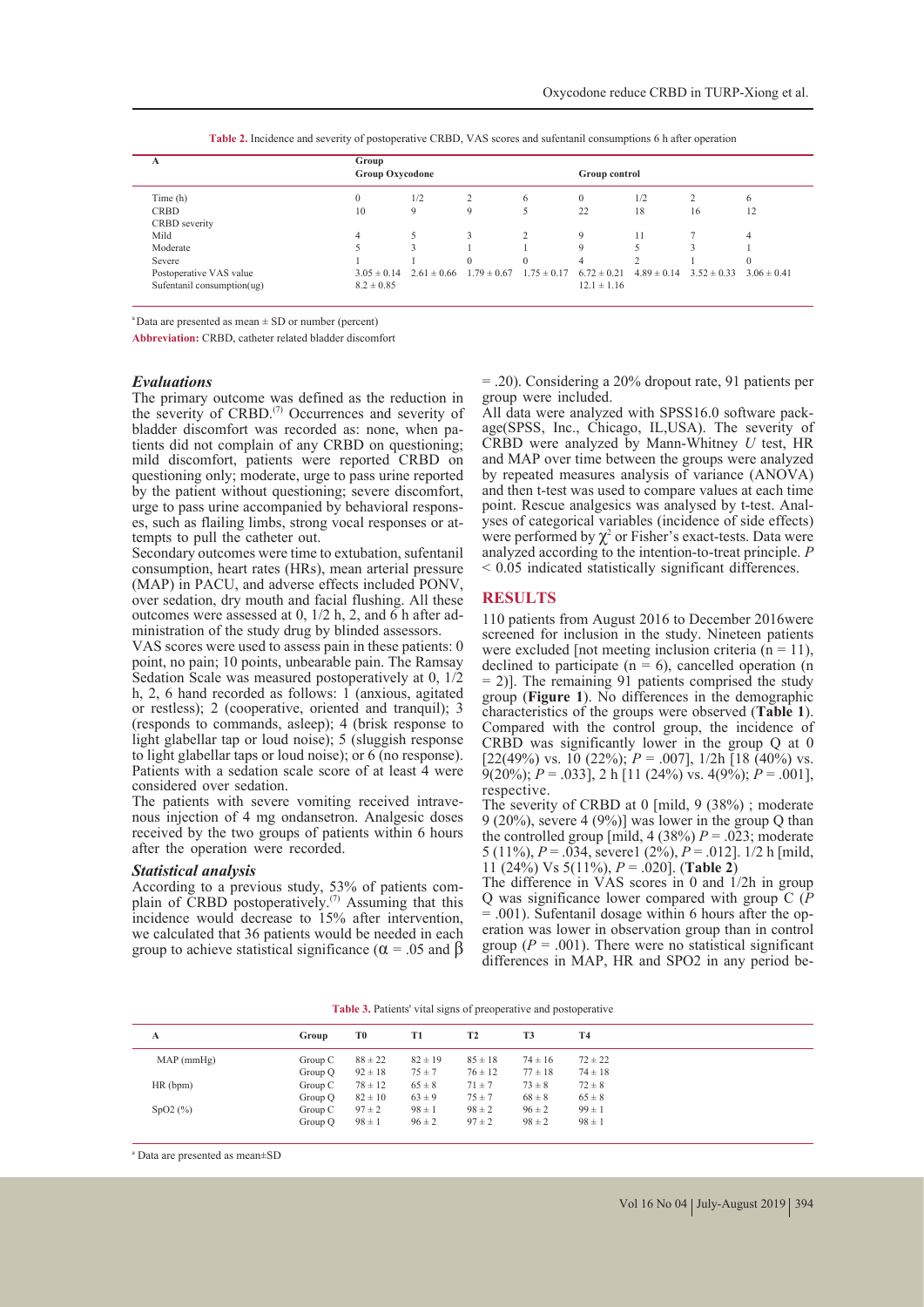**Table 4.** The incidence of adverse reactions postoperative

| А                | Group C  | Group Q   | P value |  |
|------------------|----------|-----------|---------|--|
| Over-sedation    | $1(2\%)$ | 3(7%)     | .317    |  |
| Nausea $1(2\%)$  | 3(7%)    | .317      |         |  |
| Vomiting         | $1(2\%)$ | 2(4%)     | .570    |  |
| <b>Dizziness</b> | 3(7%)    | $5(11\%)$ | .479    |  |

a Data are presented as number (percent)

### tween two groups (**Table 3**).

During this study, 3 cases (7%) in trial group and 1 case (2%) in control group experienced over-sedation (P  $=$  .317); There were no significant differences nausea [3(7%) vs. 1 (2%);  $P = .317$ ], and vomiting [2 (4%)] vs. 1  $(2\%)$ ;  $P = .570$ ] between group Q and group C. The difference in dizziness between twogroups had no significance [5 (11%) vs. 3 (7%); *P* = .479] (**Table 4**).

### **DISCUSSION**

We have demonstrated that intraoperative oxycodone

reduces the incidence and severity of postoperative CRBD and postoperative opioid requirements in pa- tients undergoing TURP.

CRBD is one of the most important factors causing postoperative irritability. The incidence of CRBD in previous studies was reported with various ranges of 64 to 90% after general anesthesia in varies operations. In this study,  $28 (60%)$  of 46 patients in the control group complained of CRBD at 6 h postoperatively undergoing TURP, which is lower than the incidence of CRBD after urological operations, and according to the previ- ous study. The causes for CRBD include urethral mu- cosa injury due to urethral catheterization, the central nervous system is in the inhibitory state and the patients psychologically reject catheter-related discomfort. Gynecological endoscopic procedures and retraction the uterus through the vagina may irritate the neck of bladder, constituting one of the causes for occurrence of CRBD. The peripheral nerves of lower urinary tract consist of sacral parasympathetic nerve, thoracolumbar<br>sympathetic nerve and sacral-pudendal nerve.<sup>(16)</sup> Previous studies had shown that application of muscarinic subtype 3 receptor inhibitors Oxybutynin, tolterodine, can substantially reduce the risk or severity of CRBD. But these drugs have many adverse effects, such as dry mouth, dizziness and facial flushing, that cannot be ful-<br>ly avoided.<sup>(6-8,10)</sup> CNS acting drugs and opiods receptors agonists ketamine, pentazocine, tramadol, were effec- tive for the prevention and treatment of CRBD, but these agents can cause sedation and PONV after operation.<sup>(11)</sup>

Oxycodone is  $\mu$  and  $\kappa$  opioid receptor dual agonist. It can be used intraoperatively and postoperatively to recan be used intraoperatively and postoperatively to re-<br>lieve pain, especially with unique analgesic effect on visceral pain.<sup> $(17,18)$ </sup> The onset of iv. oxycodone is 2-3 min, with a peak effect at 5min, and a elimination halt effects ranged from 4-6 h. In our study, we administered oxycodone 0.03mg/kg, which is used to treatment of acute pain postoperative single injection, reduced the postoperative incidence of CRBD at 0, 1, 2, and 6h respectively. The mechanism of oxycodone action in the treatment of CRBD may include: Firstly, oxycodone activates κ receptor to effectively relieve pain induced

by spasms of vesical neck and urethra mucosal injury in patients. Secondly, oxycodone acts on central nervous system to regulate and control the central excitability of vesical afferent reflex and sacral reflex, leading to hibitory effect of oxycodone on M1 and M3 muscarin-<br>ic receptors is not yet confirmed, but previous studies showed that tramadol, a drug similar to oxycodone, was able to inhibit M1 and M3 muscarinic receptors to effectively prevent the occurrence of CRBD in addition to its opioid receptor agonism.<sup>(8)</sup> I.V. oxycodone was clinically effective for the treatment of CRBD as an an- timuscarinic agent, but an inhibitory action of oxyco- done on the activity of the detrusor muscle has not been reported in animal or human studies. Further experi- ments in these areas are warranted. This study showed that oxycodone could reduce VAS scores and PCA dosage in all postoperatively periods, suggesting that oxycodone was able to relieve postoperative pain and reduce postoperative analgesic dosage in addition to its efficacy on CRBD. There was no significant difference of extubation time. 3 cases in the observed group and 1 ration less than 90%, the condition returned to normal after oxygen inhalation through the mask. Compared with the controlled group, the incidence of nausea and vomiting was not higher in the oxycodone group. There were no significant differences in other adverse reactions such as dizziness and sedation between the two groups. Several limitations of the current study should<br>be considered. First, a single dose of 0.03 mg/kg oxycodone was used in this study. We did not evaluate the dose-response effect of oxycodone for the prevention of CRBD. In our previous study, however, it was shown that increase dose of oxycodone could result in adverse effects of vomiting and dizziness.<sup>(19)</sup> Secondly, various agents are routinely used to decrease CRBD. In this study, however, a direct comparison between the effect of oxycodone and others agents on the incidence of CRBD was not performed.

**CONCLUSIONS**<br>Intravenous injection of 0.03mg/kg oxycodone 10 minutes before the end of operation can effectively prevent the occurrence and severity of CRBD, decrease PCA dosage, and reduce VAS scores without causing severe adverse reactions in these patients after the operation.

## **ACKNOWLEDGEMENT**

We thank Wu YQ, Li H, who is anesthetists in the department of Anesthesiology, Wenzhou people's hospital for invaluable assistance in collecting the data in this study.

#### **CONFLICT OF INTEREST**

No other competing interests declared.

### **REFERENCES**

- **1.** Bai Y, Wang X, Li X, et al. Management of Catheter-Related Bladder Discomfort in Patients Who Underwent Elective Surgery. J Endourol. 2015; 29: 640-9.
- **2.** Tauzin-Fin P, Stecken L, Sztark F. Catheterrelated bladder discomfort in post-anaesthesia